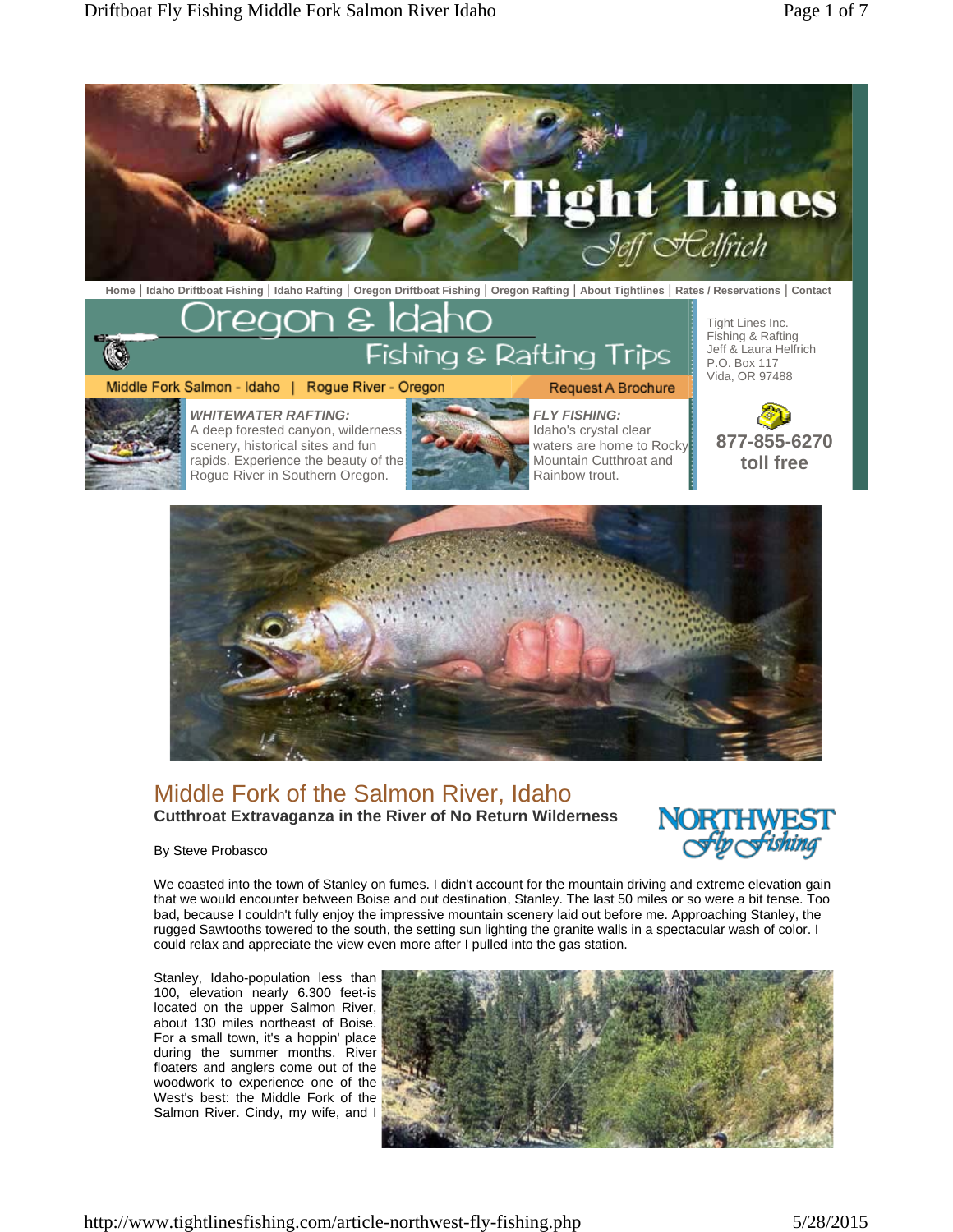were here to do the same. For the next six days we would be floating and fishing the river with Jeff Helfrich, of Jeff Helfrich Outfitters and Tightlines Fishing & Rafting. Helfrich is one of a few outfitters that exclusively use drift boats on the middle Fork for fishing. Having floated white-water rivers before, I was curious-and I must admit, a bit apprehensive- about doing so in such a craft. it was to be an adventure, for sure!

We met Jeff shortly after checking into the Mountain Village Resort. As expected, Jeff informed us the low-water situation of the past few years dictated that, instead of floating the entire river from Boundary Creek Landing to Cashe Bar Landing, near the confluence with the main-stem Salmon, we would fly into an airstrip at Indian Creek, cutting off the upper 25 miles of river. The upper miles were just too shallow to maneuver the fully loaded drift boats. The guides would bounce the boats down solo the previous day and meet us near the airstrip.

After all the logistics of the next morning were ironed out, Cindy and I walded over the Riverwear, the local "haveeverything outdoors sports shop," and picked up a few last-minute items. Then it was a short walk down to the Casino Club for the best prime rib and libation in town. In fact, it was the best prime rib I have ever had-anywhere! After dinner, we took in some live, old-style rock 'n' roll at the Caino Club before making our way back to our room.

## **THE ADVENTURE BEGINS**

### **>> CLICK HERE FOR A MAP OF IDAHO**

The next morning, everyone on the week's adventure met outside the resort office and was transported the short distance to Stanley's dirt airstrip. A scenic 25-minute flight ferried our group to Indian Creek, where we found two more parties waiting to depart-grins fixed on nearly every face.

Before we began out float, everyone fist gathered to attend to the important instruction from a ranger regarding river safety and camping details. All the while, our gear was being loaded into the gear boat, a large pontoon craft that hauled the whole camp-tents, gear bags, kitchen food, two portable toilets, etc. After out lecture we all split up and headed to our assigned boats. Cindy and I had planned to take turns, each surrendering the fly rod to the other when we landed a fish. As it turned out, Cindy was consumed with enjoying the fantastic scenery, and I don't think she even picked up a rod the whole float. That worked out perfectly for me.

Immediately after shoving off, I began casting a hopper pattern toward the bank. Although there was still a morning chill in the air and the hoppers wouldn't be active for a few house, our guide said it didn't matter; the fish would still rise to the imitations. he was right. Not 20 feet into our float I hooked my first Middle For west slope cutthroat trout.

It didn't take long to get my rhythm of casting and balancing in the bow of the drift boat, and after negotiating the first rapid, I had full confidence in the guide's-and the boat's-ability to tackle the river. As we bounced and bobbed along, I cast mindlessly, spending as much time looking at the towering cliffs and awesome backdrop as I did watching my drifting fly. Missing strikes under these circumstances just didn't seem to matter that much. It's a good thing-because I missed plenty of them.

### **THE RIVER**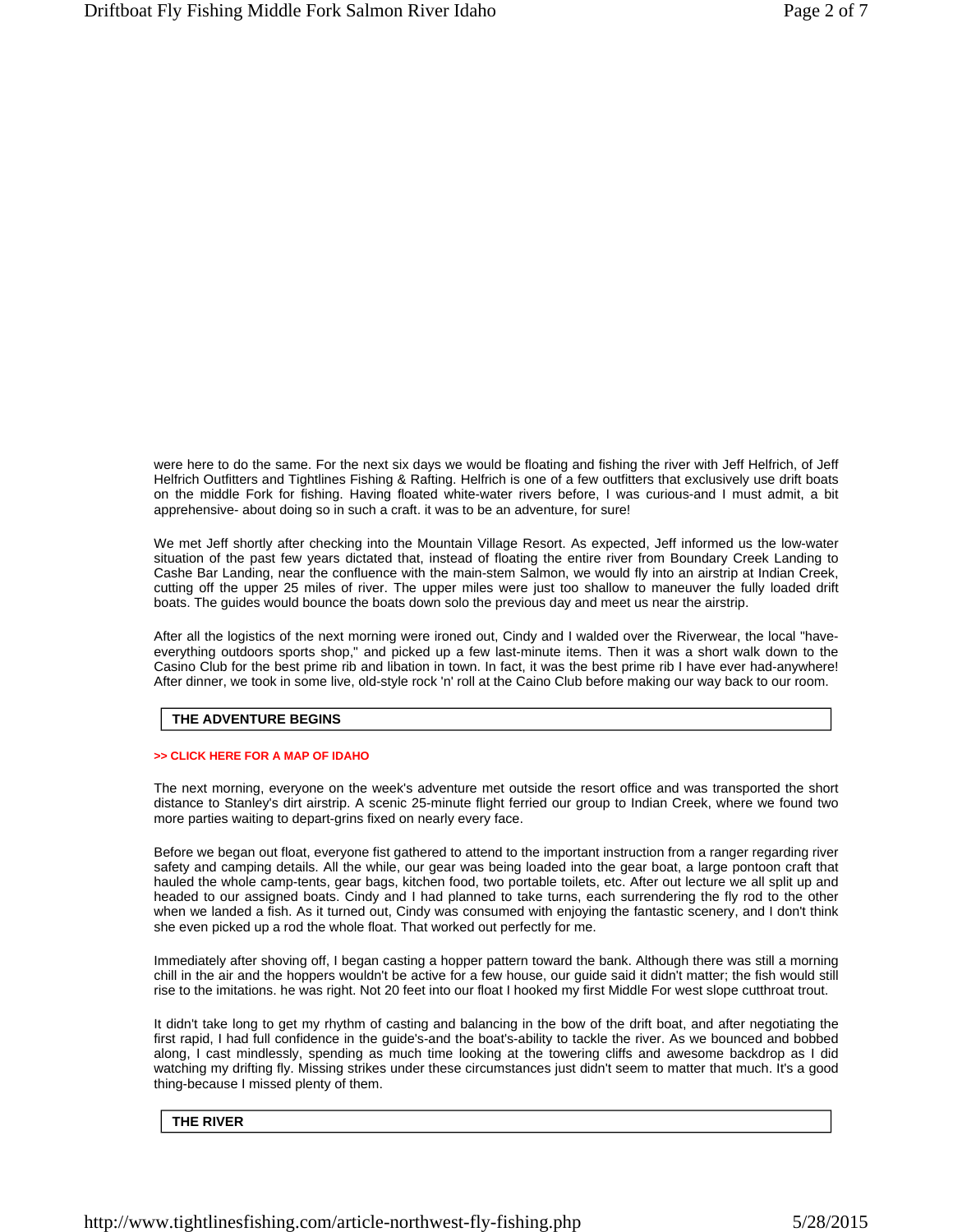

A dricr boat negotiates one of the numerious falls on te Middle Fork Salmon River

The Middle Fork of the Salmon originates 20 miles northwest of Stanley, with the merging of Bear Valley and Marsh creeks. It travels 106 miles through one of the deepest gorges in North America. Eventually, it merges with the main Salmon River. The only signs of civilization are the few trails, private ranches, and landing strips that are found in the river gorge. There are no roads; the only way in is by air. This river is as remote as it gets in the Lower 48.

The Middle Fork is a fast, tumbling river that winds through a spectacular canyon, with towering cliffs throughout the float. The total distance ewe traveled was roughly 75 miles. Considered by many to be the finest wilderness float trip in the United States, it is also an incredibly prolific west slope cutthroat fishery, receiving the "Wild and Scenic River" designation in 1969 and becoming a catch-and-release stream in 1973.

The Middle Fork of the Salmon was home to Idaho's last free-living natives, know in the Shoshone language as *Tukudeka*, or Sheepeater-a literal name based on the 10,000-year history of hunting bighorn sheep on the canyon's ledges. Today, all that is left of the Sheepeaters' presence are numerous pictographs on the cliffs along the river and the telltale circular depressions in the ground where tepees marked hunting campsites.

Fall is the best time to fish in the Middle Fork. May, June, and, in some years, July finds the river to high and wild for fishing but ideal for the white-water enthusiast. And it is during these months that you will find the river crawling with rafters and kayakers seeking the numerous Class III to IV rapids found here. In fact, throughout its course, the river boasts roughly 70 rapids of Class II or greater.

The Middle Fork of the Salmon is located in the heart of the Frank Church-River of no Return Wilderness. At 2.3 million acres, it's the largest protected area in the continental United States.

It is possible to float the Middle Fork on your own, but you must first obtain a permit, which is available only though a lottery system. because of the river's popularity and the number of applications in the lottery each year, the odds of getting drawn for a prime season float is about 1 in 20. If you really want to float or fish this river, your best bet is to go with and established outfitter. There are many outfitters working the river, most of whom are rafting/fishing outfitters; a complete list can be found on the Idaho Outfitters and Guides Web site, http://www.ioga.org.

River access is strictly managed, and during the summer months, only seven group launches per day are allowed. Each party must stay in its preassigned campsite, which helps spread



out parties along the river. The campsites are spacious, with plenty of room for large parties.

The river canyon hosts several species of animals. Bighorn sheep are the most common large animal found in this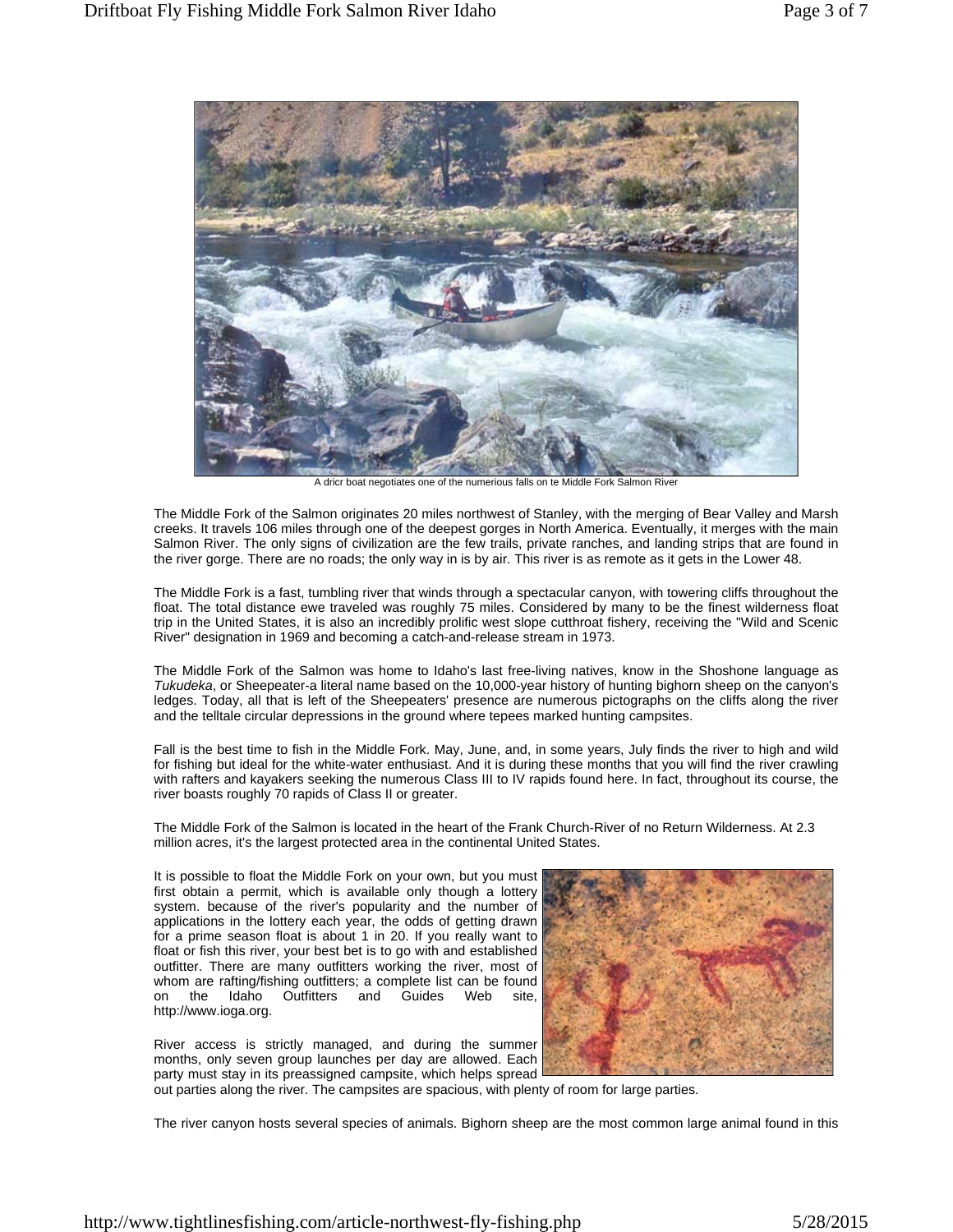rugged landscape. Along the river you will also see deer, beaver marten, mink, otter, and several other small critters. Chukar partridge and very common and can often be seen along the riverbank. The river itself hosts west slope cutthroat, with some Dolly Varden and a smattering of rainbows in the lower sections of the river. Some salmon and steelhead make their way back to the Middle Fork, but their arrival is long after the fishing and rafting season is over.

## **THE DAILY ROUTINE**

Each day after breakfast the gear boat was again loaded up with the camp, and all the anglers were assigned a different guide than the previous day. Switching guides and boats made every day seem like a whole new adventure. All the guides working for Jeff bring many years of highly skilled experience on the river, as well as their own unique character. Their collective humor and congeniality are as colorful as the landscape. Dinners routinely flowed into wonderfully entertaining conversations with guides and fellow campers. Given sufficient libation, one of our guides could expertly and dramatically recite the works of Robert Service, the famous Alaska poet, to a captivated audience. And as the night wore on, late-night tales of every conceivable kind were prodded from whomever would speak.



While on the water the guides were no

less accommodating and amusing-each an individual, and each with an interesting life off the river. What all the guides share in common is a passion for the river, and they truly love their jobs. Many of them have been working for Jeff on the Middle Fork for 20 years or more. Their impressive competence showed when they were behind the oars. There was never a tense moment negotiating the rapids, and they were always helpful to the guests-signs of a truly professional and dedicated crew.

On he water, you could fish or not, as much as you chose. Even though this was a fishing trip, after the first day, striking cliffs and wildlife, at least for me, rivaled the trout for my attention. Cindy remained engulfed in the beauty, delighted in every aspect of our trip despite a certain amount of pre-trip jitters expressed in anticipation of the highadventure white-water boating. Her concern about having a thrill seeker's experience of a lifetime but not surviving to tell the tale was quickly laid to rest the first day.

## **CUTTHROAT APLENTY**

Many people feel that the Middle Fork offers the best west slope cutthroat fishing in the United States. I'm not sure if this is so, but with my limited experience, I found cutthroat everywhere they should be: in from of rocks, behind rocks, along current seams, along the bank-all it took to get a rise was a properly presented fly.

All of our fishing was done out of the drift boats. With so much water to cover each day, we had to keep moving. Needless to say, only a very small faction of the productive water (and it all seemed productive) got covered. A wading angler could have a hoot thoroughly fishing a stretch of river.

Our trip took place in early August-right in the middle of hopper season. As soon as we hit the water I tied on a Parachute Hopper and used that same pattern for the rest of the trip. I just kept using a hopper until it literally fell apart, and then I would tie on another. I found no reason to change. The guides concurred; during late July and August, hoppers are arguably the only flies you need. Other patterns that work well are the Stimulator, MadamX, and Turk's Tarantula. The key is to use flies that float well and can survive the mouths of several fish, because that's what happens on the Middle Fork-you hook several fish!

## **Parachute Hopper**



**Hook:** Dry fly, sizes 10-12 **Thread:** Black **Ribbing:** Fine copper wire **Wings:** Turkey quill **Post:** Calf tail **Legs:** Phesant tail **Hackle:** Grizzly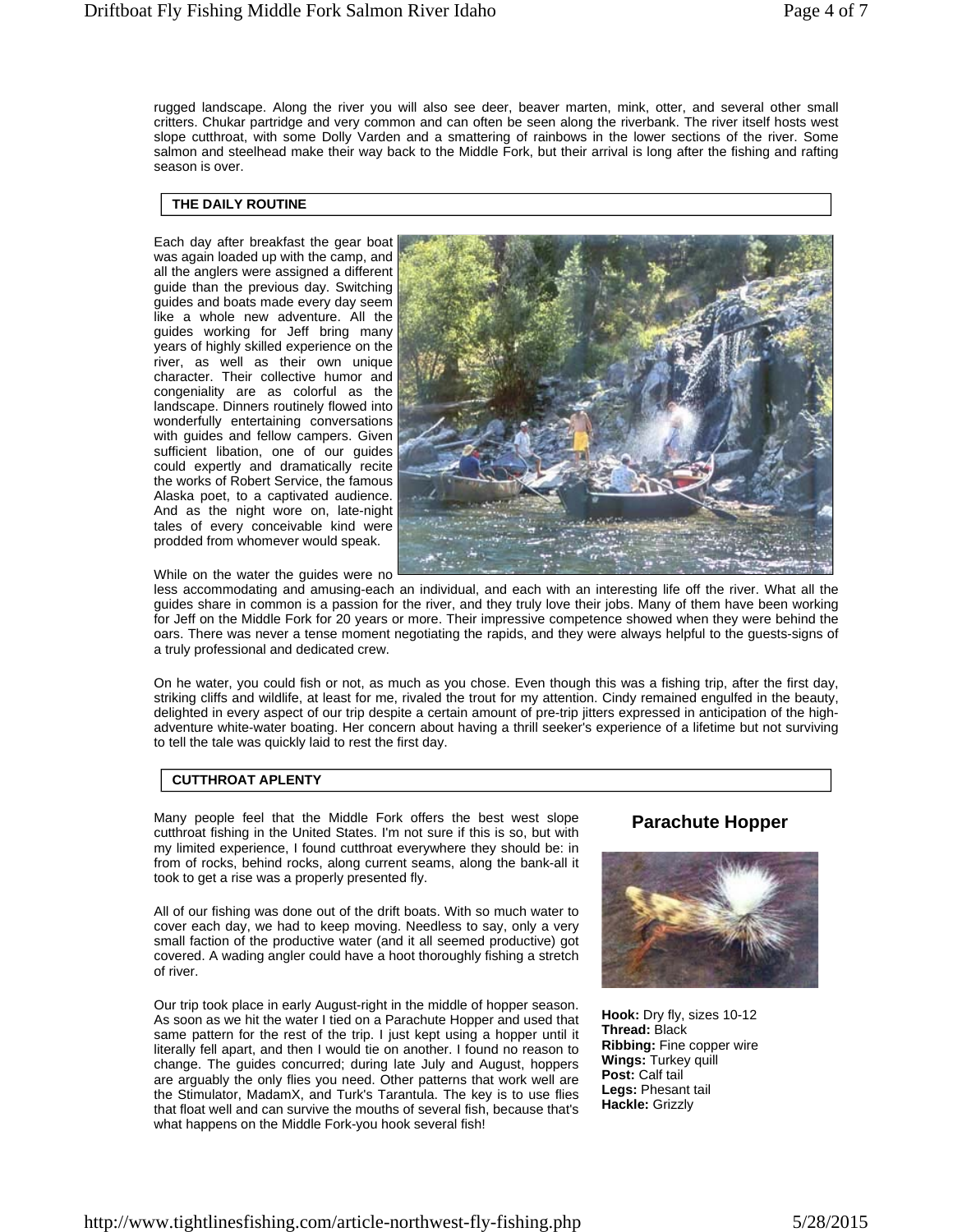As far as tackle goes, if you float with Tightlines, they supply all the gear, including rods, if you so wish, I don't know a fly fisher who doesn't want to use his or her own gear, with the possible exception of neophytes, so for rods, 4- or 5-weight systems are adequate. A floating line and a spool of 4X and 5X tippet are all you need. Since all the fishing is done from the drift boats, no waders are needed. A pair of wading or river shoes come in handy when fishing around camp and for traction while standing in the drift boats.

### **CAMP LIFE**

When the fishing boats arrived at camp each day, the gear boat had already arrived and tents had been set up, complete with cots. All we had to do was grab our dry bag, choose the tent of our liking, stow our gear, and relax. cold beer and ice could be found in coolers down by the cooking station, and lounge chairs and snacks awaited the weary anglers' arrival. Other camp luxuries included his and her portable toilets, a portable shower, and a wash-up station with plenty of hot water.

There are many established campsites along the course of the Middle Fork. Some camps are nestled in the pines; all have a river view. The camps have one thing in common: when you arrive, there is no sign that anyone has camped there before you. River rules require all campers to use fire pans (eliminating any residue from cooking) and carry out all ashes, trash, and human waste. With every group practicing this, the camps were pristine.

Once all the fishing boats were in camp, the guides switched gears and helped in the preparation of dinner. This was no small task, as dinners on a Helfrich trip are quite elaborate. No corners or expenses are cut when if comes to meals. Over the course of our float, we had such entrées as rack of lamb, prime rib, and fried chicken. One afternoon



halfway through our float, fresh ahi tuna and ice cream were flown into one of the airstrips for a prearranged pickup. Fresh desserts were make each day, some in Dutch ovens-a special treat. Breakfasts were equally impressive, with eggs Benedict, pancakes, omelets to order, fresh fruits, juices, and more.

Once off the river, guests indulged in cocktails and snacks, visiting, reading, snoozing, or whatever they felt like doing. good drink, good fare, and good company were all the social lubricants needed to coax a couple of energetic brothers passionate about juggling into a performance. Every spare moment while in camp they could be seen somewhere with pins flying. I kept looking for the rest of the circus, but it never did arrive.

Once the hors d'oeuvres hit the tables I really had to pace myself, well aware of the feast to follow.

### **HOT SPRINGS AND OTHER ATTRACTIONS**

Scattered along the course of the river there are a few hot springs that get plenty of use by river floaters. A quick soak, or shower, depending on the spring, is welcome to most who pass by. Some of the hot springs are located right along the river; others require a short hike to get to. They are a fun and refreshing break from the river routine.

The Flying "B" Ranch is an oasis we reached on a sweltering 90-degree afternoon. Nearly every floater on the river visits the small store, where we found cold drinks, the usual snack and gift items, and ice-cream bars. After a few days on the river, with no way to get out of the heat, I would have paid \$5 for an ice-cream bar. In fact, I think I did!

For those with an interest in photography, the spectacular scenery in the river canyon will put blisters on your shutter finger. With towering crags, raging rapids, and wildlife, there is plenty to shoot. Keep in mind that with this rugged, authentic beauty comes the natural need for caution. This is rattlesnake country. Anytime you venture on or off the trail, keep a keen eye out for these slithering critters. You're a long way from help, though medavacs are available. We watched one rescue in progress for a gentleman from another party who was allergic to bees and unknowingly got stung.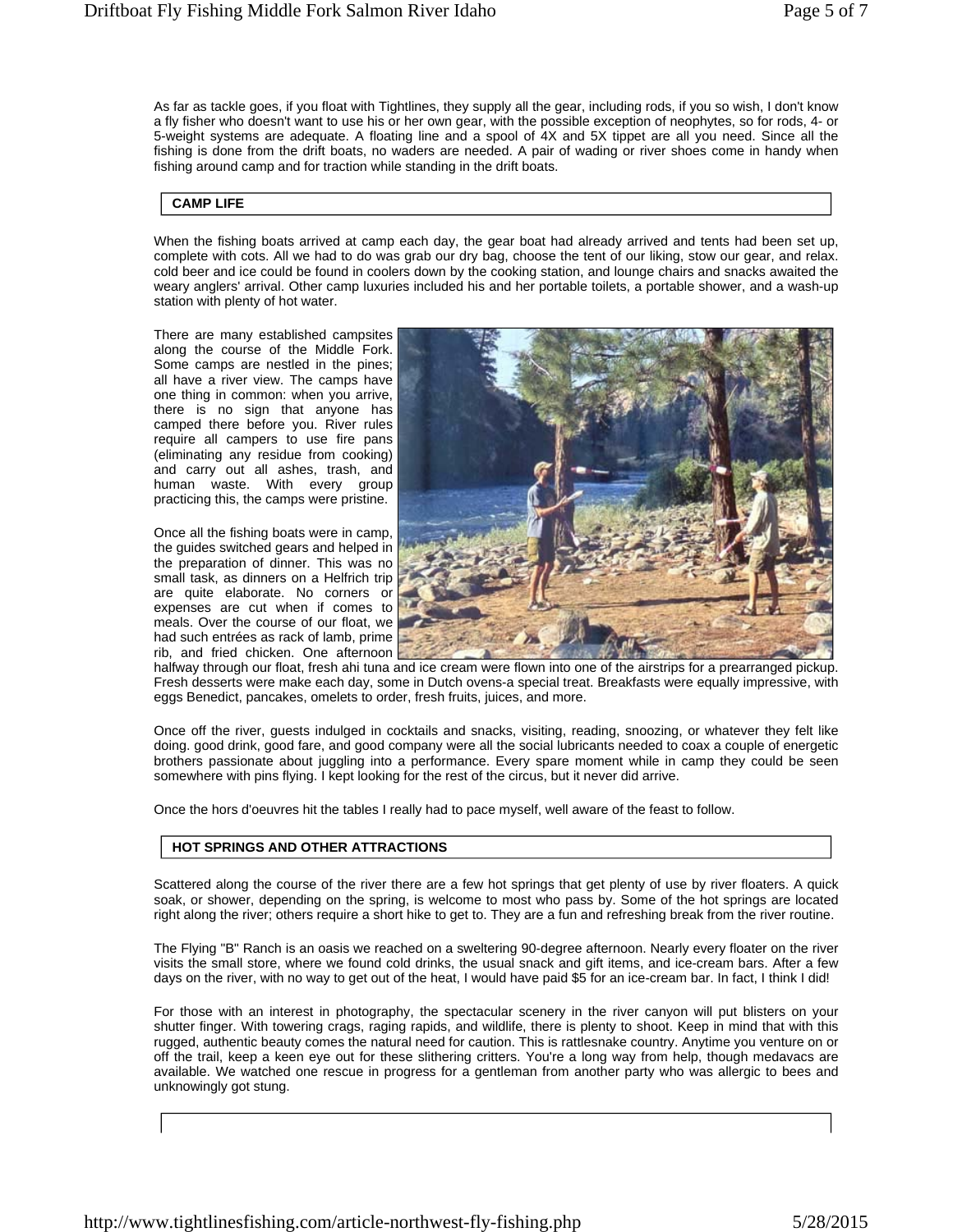## **THE END DRAWS NEAR**

On our last night on the river, our camp community converged on a small, white-sand beach. This was a tightquarters camp, not necessarily cramped, but the skinniest camp of our float. It's a good thing that we all knew each other by then. It always amazes me how a shared outdoor experience forges fast friendships. The wilderness adventure introduces genuine, good-natured folks.

Another great meal cooked to perfection and another night of sitting around looking gat the stars drew our camp life to a close. The next morning we would have a half day of floating, though several technical rapids, before reaching our take-out at Cache Bar Landing, on the main fork of the Salmon River.

During our float there were several large fires burning in central Idaho. When we awoke on our last morning, smoke hung thick in the air, and we could barely see the distant ridges. As we make our way downriver the veil of smoke got heavier, obscuring the cliff tops above.

The buses were waiting for us when we arrived at Cache Bar. As we drove out, we encountered Firefighter crew along the way. an immense base camp with choppers busily transported crews and dipped water from the Salmon River. Fires could be seen burning on several ridge tops. When we got back to "civilization," we heard the report that lightning had started the central Idaho fires.

After an hour or so of traveling in the bus we were delivered to our car, waiting for us at North Fork. Others in the group went on to Salmon, where their cars were parked. A quick dip into the store for an ice-cream bar, and we were on the road again.

Great trips tend to bring a post party depression. We drove in silence for a ways, reflecting on the week that had just passed. Then one of us make a comment about something that happened on the river, which led to something else, and before long we were chattering and reliving the entire weekover and over again-all the way home.

*Join Jeff Helfrich on the Middle Fork Salmon River in the River of No Return Wilderness for the trout fishing adventure of a lifetime.*

## *TO RESERVE YOUR DATE & SPACE CLICK HERE >>*

**Like Share** 3 people like this.

# **Middle Fork Salmon River**  *NOTEBOOK*



**When:** July - September

**Where:** Central Idaho, in the Frank Church-River of No Return Wilderness.

**Appropriate gear:** 4- and 5-wt., rods, floating lines, 9ft. leaders tapered to 5X.

**Useful fly patterns:** Hoppers, Stimulators, more hoppers.

**Necessary accessories:** Polarized sunglasses, glasses strap, large billed hat, sunscreen, quickdry clothes, river shoes, dry bag and nerves of steel.

**Nonresidence license:** \$12/day, \$22.50/2 days, \$33/3 days, \$43.75/7 days, \$61.50 annual.

**Guides/outfitters:** Jeff Helfrich Outfitters, Tight Lines Fishing & Rafting (877) 855-6270

**Books/maps:** Impassable Canyon: Journey Down the Middle Fork of the Salmon River, photography by Matt Leidecker; The Middle Fork of the Salmon: A Wild and Scenic River (map and guide) by the U.S. Forest Service; Idaho Atlas & Gazetter by DeLorme Mapping